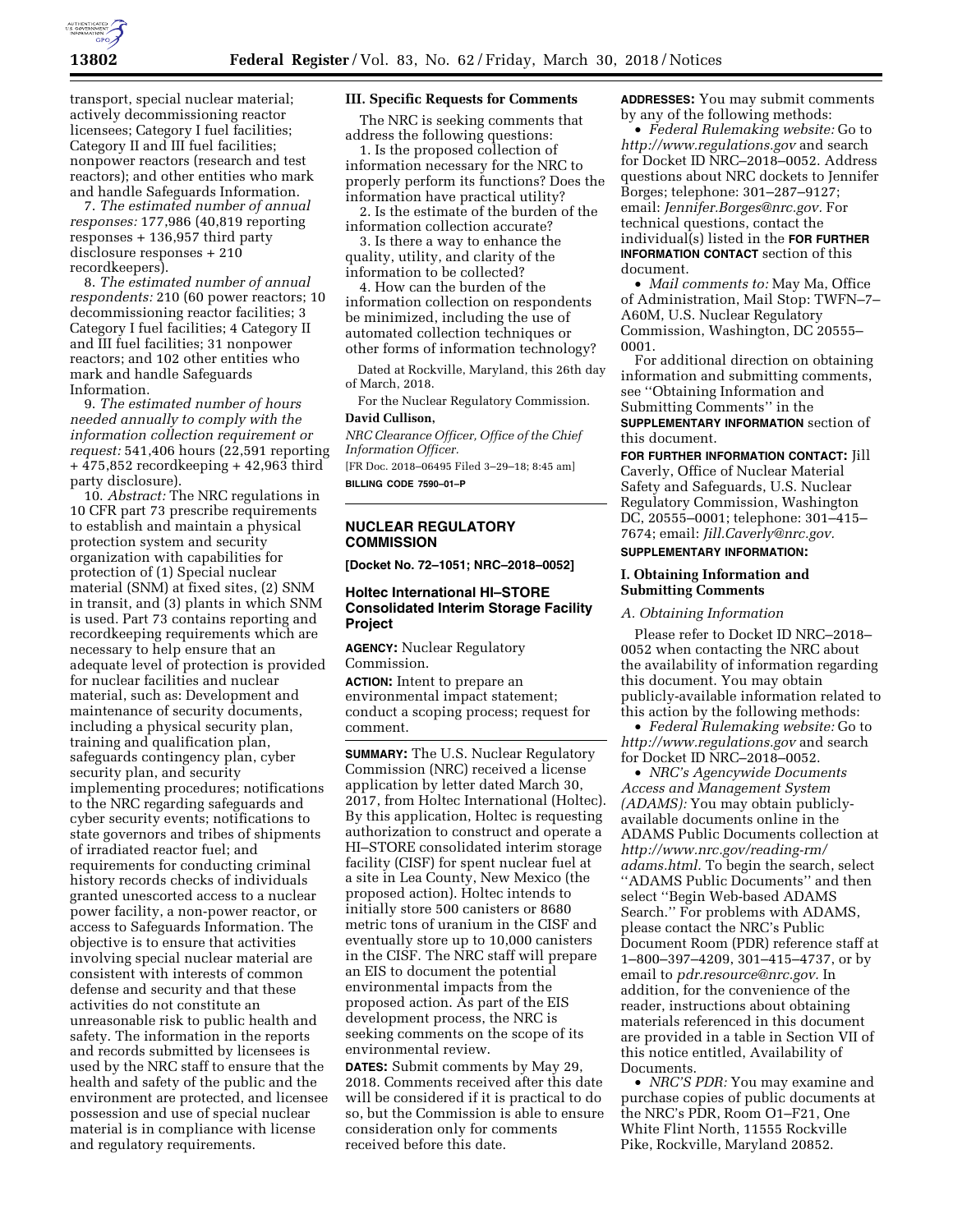• *Project web page:* Information related to the Holtec HI–STORE CISF project can be accessed on the NRC's Holtec HI–STORE CISF web page at *[https://www.nrc.gov/waste/spent-fuel](https://www.nrc.gov/waste/spent-fuel-storage/cis/holtec-international.html)[storage/cis/holtec-international.html.](https://www.nrc.gov/waste/spent-fuel-storage/cis/holtec-international.html)* 

#### *B. Submitting Comments*

Please include Docket ID NRC–2018– 0052 in your comment submission. Written comments may be submitted during the scoping period as described in the **ADDRESSES** section of the document.

The NRC cautions you not to include identifying or contact information that you do not want to be publicly disclosed in your comment submission. The NRC posts all comment submissions at *[https://](https://www.regulations.gov) [www.regulations.gov](https://www.regulations.gov)* as well as entering the comment submissions into ADAMS. The NRC does not routinely edit comment submissions to remove identifying or contact information.

If you are requesting or aggregating comments from other persons for submission to the NRC, then you should inform those persons not to include identifying or contact information that they do not want to be publicly disclosed in their comment submission. Your request should state that the NRC does not routinely edit comment submissions to remove such information before making the comment submissions available to the public or entering the comment submissions into ADAMS.

## **II. Background**

By letter dated March 30, 2017, Holtec submitted an application to the NRC for a specific license, pursuant to part 72 of title 10 of the *Code of Federal Regulations* (10 CFR), ''Licensing Requirements for the Independent Storage of Spent Nuclear Fuel, High-Level Radioactive Waste, and Reactor-Related Greater Than Class C Waste.'' Holtec is seeking to construct and operate a HI–STORE CISF for spent nuclear fuel in Lea County, New Mexico. As proposed by Holtec, the request is to initially possess and store 500 canisters or up to 8,680 metric tons of uranium (MTUs) and subsequently amend the license to eventually store up to 10,000 canisters for a 40-year license period. The proposed Holtec HI–STORE CISF site is located in southeastern New Mexico, 32 miles east of Carlsbad, New Mexico and 34 miles west of Hobbs, New Mexico.

The NRC staff has completed an acceptance review of Holtec's HI– STORE CISF license application. By letter dated July 7, 2017, the NRC staff provided the results of its initial

acceptance review to Holtec and requested supplemental information in order to accept the application for detailed review. Holtec, by letters dated, October 6, 2017 and December 22, 2017, provided the supplemental information related to its application. The NRC staff has reviewed the additional information and determined it contains sufficient information for NRC to conduct a detailed technical review. The environmental report (ER) can be found on the NRC's project-specific web page at *[https://www.nrc.gov/waste/spent](https://www.nrc.gov/waste/spent-fuel-storage/cis/holtec-international.html)[fuel-storage/cis/holtec](https://www.nrc.gov/waste/spent-fuel-storage/cis/holtec-international.html)[international.html.](https://www.nrc.gov/waste/spent-fuel-storage/cis/holtec-international.html)* 

The purpose of this notice is to: (1) Inform the public that the NRC staff will prepare an EIS as part of its review of Holtec's HI–STORE CISF license application in accordance with 10 CFR part 51, ''Environmental Protection Regulations for Domestic Licensing and Related Regulatory Functions,'' and (2) provide the public with an opportunity to participate in the environmental scoping process as defined in 10 CFR 51.29. In addition, as outlined in 36 CFR 800.8, ''Coordination with the National Environmental Policy Act,'' the NRC plans to coordinate compliance with Section 106 of the National Historic Preservation Act in meeting the requirements of the National Environmental Policy Act of 1969 (NEPA). The NRC staff also will document its compliance with other applicable federal statutes, such as the Endangered Species Act, in the EIS.

## **III. Environmental Review**

The EIS prepared by the NRC staff will examine the potential environmental impacts of the proposed action. The NRC staff will evaluate the potential impacts to various environmental resources, such as air quality, surface and ground water, transportation, geology and soils, and socioeconomics. The EIS will analyze potential impacts of Holtec's proposed facility on historic and cultural resources and on threatened and endangered species. Additionally, the economic, technical, and other benefits and costs of the proposed action and alternatives will be considered in the EIS.

The NRC staff will also conduct a safety review to determine Holtec's compliance with NRC's regulations, including 10 CFR part 20, ''Standards for Protection Against Radiation'' and 10 CFR part 72. The NRC staff's findings will be published in a safety evaluation report.

## **IV. CISF Construction and Operation**

The NRC's Federal action is to either grant or deny Holtec's request for a license. If the NRC approves Holtec's request, then Holtec could proceed with the proposed project—the construction and operation of the CISF—as described in its application and summarized here.

Holtec proposes to construct the CISF on an approximately 4.21 square kilometer (1040 acre) site in Lea County, New Mexico. The site is located 32 miles east of Carlsbad, New Mexico and 34 miles west of Hobbs, New Mexico. Holtec is currently requesting authorization to possess and store 500 canisters of spent nuclear fuel (SNF) containing up to 8,680 MTUs, which includes spent uranium-based fuel from commercial nuclear reactors as well as a small quantity of spent mixed-oxide fuel. If the requested license is issued by the NRC, Holtec anticipates subsequently requesting an amendment to the license to request authorization to possess and store SNF containing an additional 500 canisters or up to 8,680 MTU for each of 19 subsequent expansion phases to be completed over the course of 20 years. Ultimately, Holtec anticipates that approximately 10,000 canisters of SNF would be stored at the CISF upon completion of 20 phases. Each phase would require NRC review and approval.

Holtec would receive canisters containing SNF from the reactor sites, and once accepted at its site, Holtec would transfer them into onsite dry cask storage systems. Holtec would employ the HI–STORM UMAX canister storage system which is certified by the NRC (Docket No. 72–1040). HI–STORM UMAX stores sealed canisters containing SNF in a subterranean inground vertical ventilated module. Holtec is requesting a license for a term of 40 years.

#### **V. Alternatives To Be Evaluated**

The EIS will analyze the environmental impacts of the proposed action, the no-action alternative, and reasonable alternatives. A brief description of each is provided below.

*No-Action Alternative*—the no-action alternative would be to deny the license application. Under this alternative, the NRC would not issue the license and Holtec would not construct nor operate the CISF at its site in southeast New Mexico. This alternative serves as a baseline for the comparison of environmental impacts of the proposed action and the reasonable alternatives.

*Proposed action*—the proposed Federal action is to issue a license to Holtec authorizing the company to